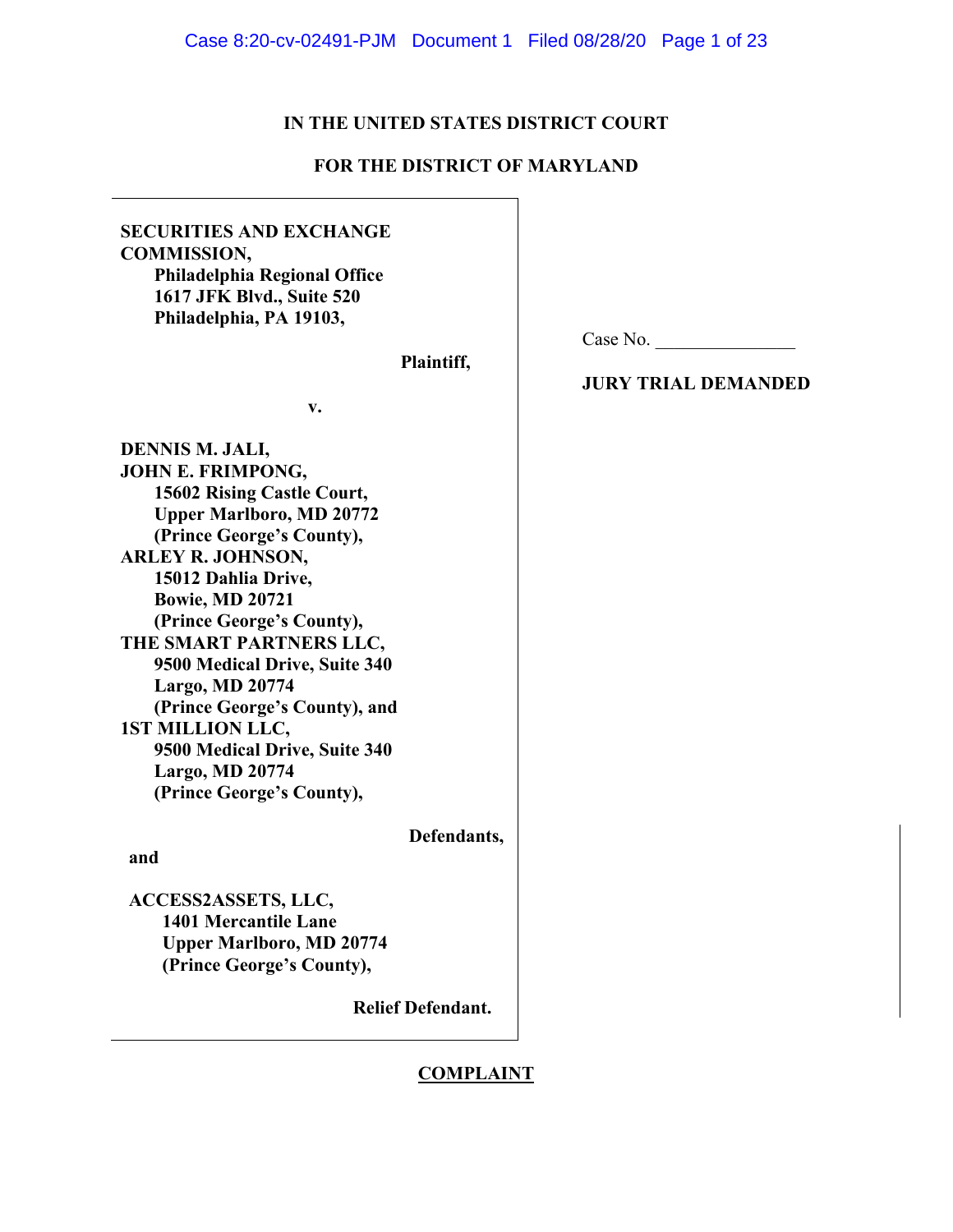#### Case 8:20-cv-02491-PJM Document 1 Filed 08/28/20 Page 2 of 23

Plaintiff Securities and Exchange Commission (the "Commission") files this Complaint against defendants Dennis M. Jali ("Jali"), John E. Frimpong ("Frimpong"), Arley R. Johnson ("Johnson"), The Smart Partners LLC ("Smart Partners"), and 1st Million LLC ("1st Million") (collectively, "Defendants"), and relief defendant Access2Assets, LLC ("Access2Assets") and alleges as follows:

## **SUMMARY**

1. From 2017 to May 2019, Jali, Frimpong, and Johnson, directly and through two entities created to perpetrate the scheme, Smart Partners and 1st Million (the "Companies"), fraudulently raised more than \$27 million from approximately 1,200 investors, many of them African immigrants.

2. To commit this fraud, Defendants exploited common ancestry and/or religious affiliations to earn investors' trust. Many of the investors were health care workers and/or members of churches attended by Jali, Frimpong, and/or Johnson.

3. Defendants represented to investors that Jali and a team of skilled and licensed traders would invest their funds in foreign currency exchange ("Forex") and purported "cryptocurrency" trading, and guaranteed substantial monthly or quarterly returns while simultaneously protecting their principal from market forces. Defendants further promised to return each investor's principal after 12 months. None of these statements were true.

4. Rather than invest money received from these targeted communities and others as promised, Defendants misappropriated investor funds for the personal use of Jali, Frimpong, and Johnson, and to temporarily keep the scheme afloat by making Ponzi payments to earlier investors.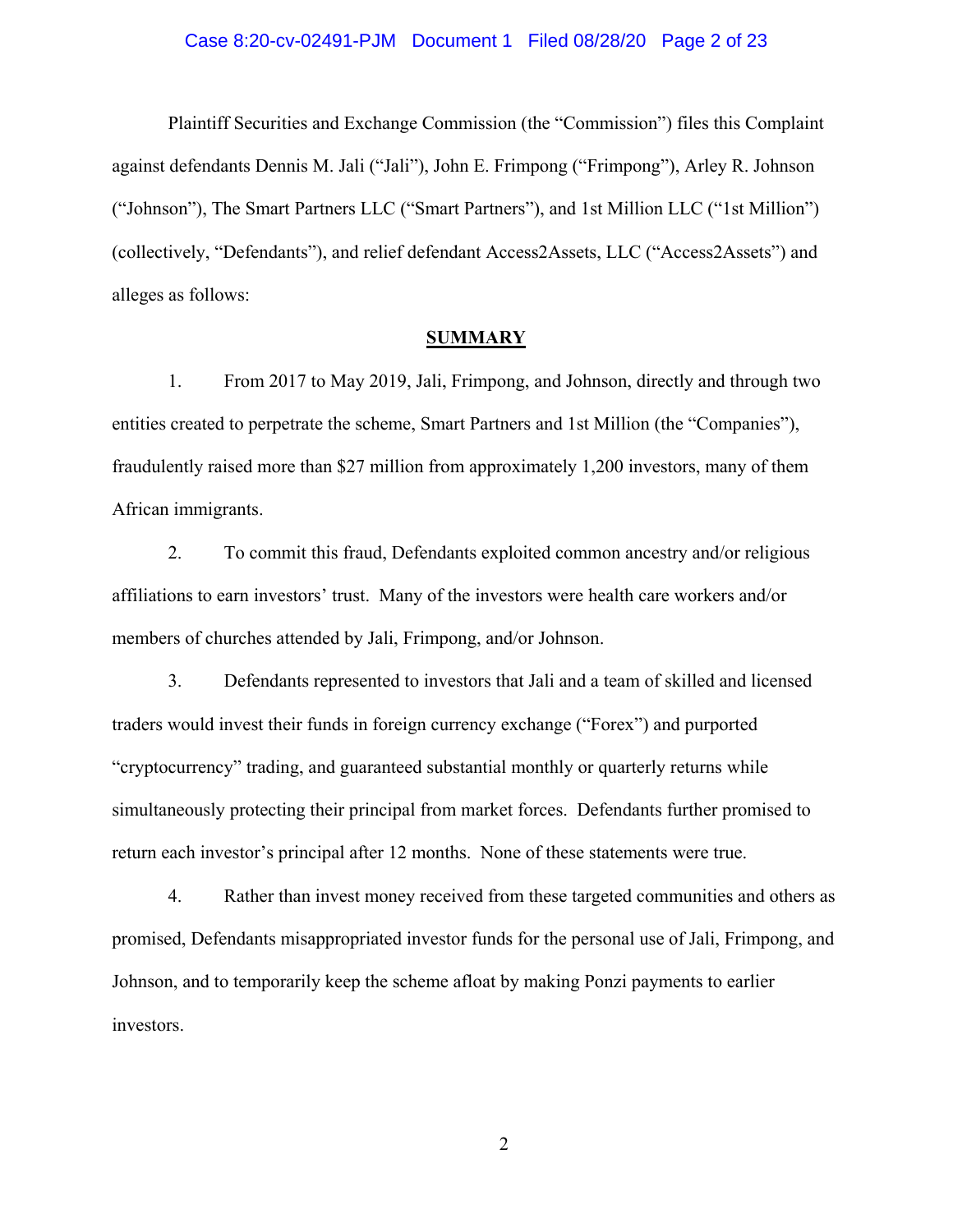#### Case 8:20-cv-02491-PJM Document 1 Filed 08/28/20 Page 3 of 23

5. By May 2019, the scheme collapsed when Defendants lacked sufficient funds to make promised payments to investors and Jali fled to his native South Africa.

6. By engaging in the conduct described in this complaint, Defendants violated, and unless enjoined will continue to violate, Section 17(a) of the Securities Act of 1933 (the "Securities Act"), 15 U.S.C.  $\S 77q(a)$ , and Section 10(b) of the Securities Exchange Act of 1934 (the "Exchange Act"), 15 U.S.C. § 78j(b), and Rule 10b-5 thereunder, 17 C.F.R § 240.10b-5.

#### **JURISDICTION AND VENUE**

7. The Commission brings this action pursuant to Sections 20(b) and 20(d) of the Securities Act, 15 U.S.C. §§ 77t(b) and 77t(d), and Sections 21(d) and 21(e) of the Exchange Act, 15 U.S.C. §§ 78u(d) and 78u(e), to enjoin such acts, transactions, practices, and courses of business, to obtain disgorgement, prejudgment interest, and civil money penalties, and such other and further relief as the Court may deem just and appropriate.

8. This Court has jurisdiction over this action pursuant to Sections 20 and 22 of the Securities Act, 15 U.S.C. §§ 77t and 77v, and Sections 21 and 27 of the Exchange Act, 15 U.S.C. §§ 78u and 78aa.

9. Venue in this district is proper pursuant to Section 22(a) of the Securities Act, 15 U.S.C. § 77v(a), and Section 27(a) of the Exchange Act, 15 U.S.C. § 78aa(a). Among other things, certain of the acts, practices, and courses of business constituting the violations of the federal securities laws alleged herein occurred within this district, including that Defendants made misrepresentations and engaged in deceptive conduct affecting investors residing within this district. In addition, Frimpong and Johnson reside in the district and this district was the principal place of business for Smart Partners, 1st Million, and relief defendant Access2Assets.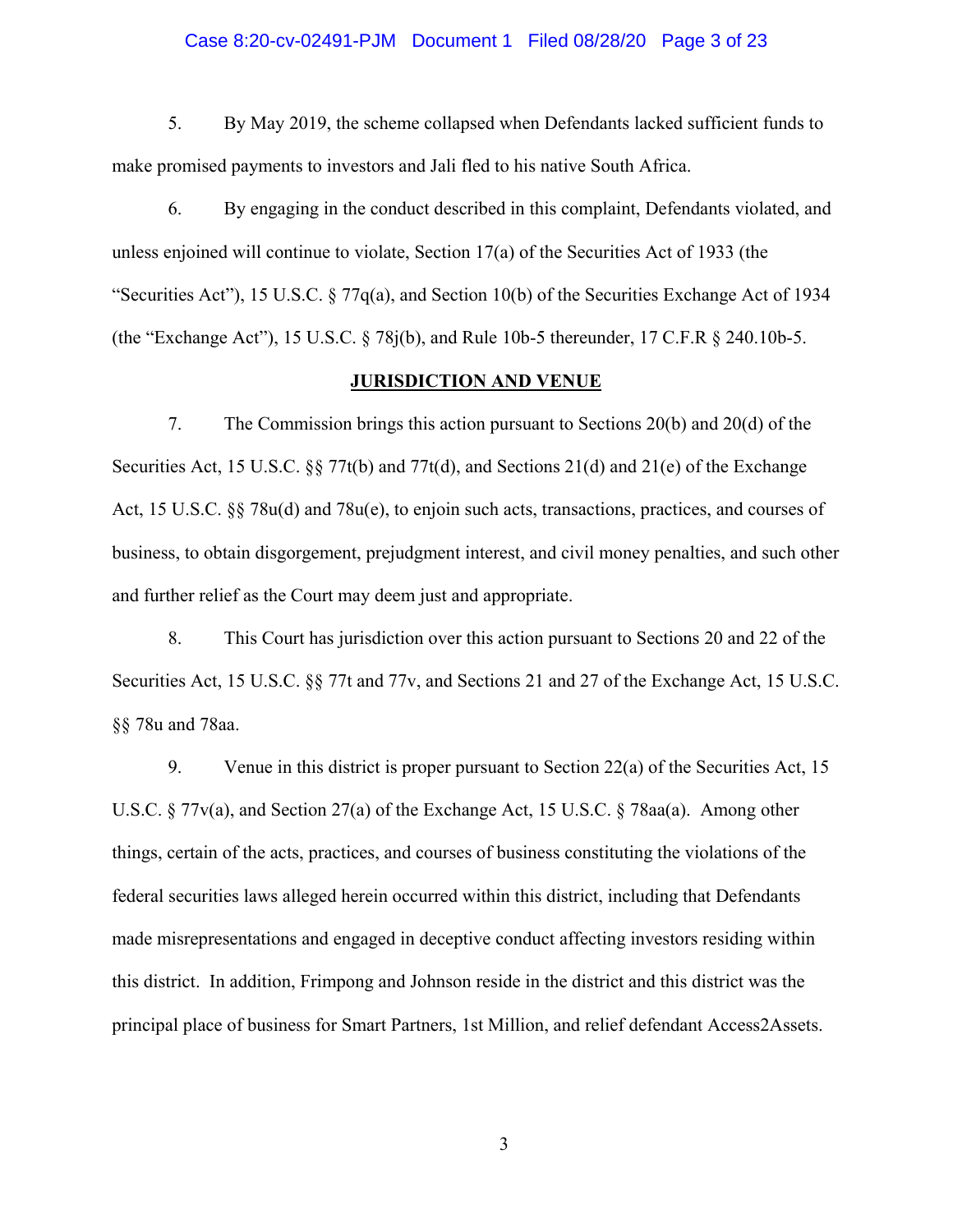#### **DEFENDANTS**

10. **Dennis M. Jali**, age 35, is a native of South Africa who resided in Chevy Chase, Maryland from 2016 until May 2019. Jali was the founder, owner, and Chief Executive Officer ("CEO") of Smart Partners and 1st Million, and the founder and owner of Access2Assets, each of which is described more fully below. Jali also purported to be a pastor and preached at several churches.

11. **John E. Frimpong**, age 40, is a native of Ghana who resides in Upper Marlboro, Maryland. Frimpong was the Chief Financial Officer ("CFO") of Smart Partners and 1st Million and was affiliated with a church in or around Bowie, Maryland where Jali sometimes preached.

12. **Arley R. Johnson**, age 61, is a resident of Bowie, Maryland. Johnson was the Chief Operating Officer ("COO") of Smart Partners and1st Million and purports to be a minister.

13. **The Smart Partners LLC** is a Delaware limited liability company formed in 2017 with its principal place of business in Upper Marlboro, Maryland. Jali owned, controlled, and was CEO of Smart Partners, which often operated under the name "1st Million Dollars."

14. **1st Million LLC** is a Maryland limited liability company formed in 2019 with its principal place of business in Upper Marlboro, Maryland. Jali owned, controlled, and was CEO of 1st Million.

#### **RELIEF DEFENDANT**

15. **Access2Assets, LLC** is a Maryland limited liability company with its principal place of business in Upper Marlboro, Maryland. Access2Assets is a purported wealth preservation and asset management company owned and controlled by Jali and operated with the assistance of Frimpong and others.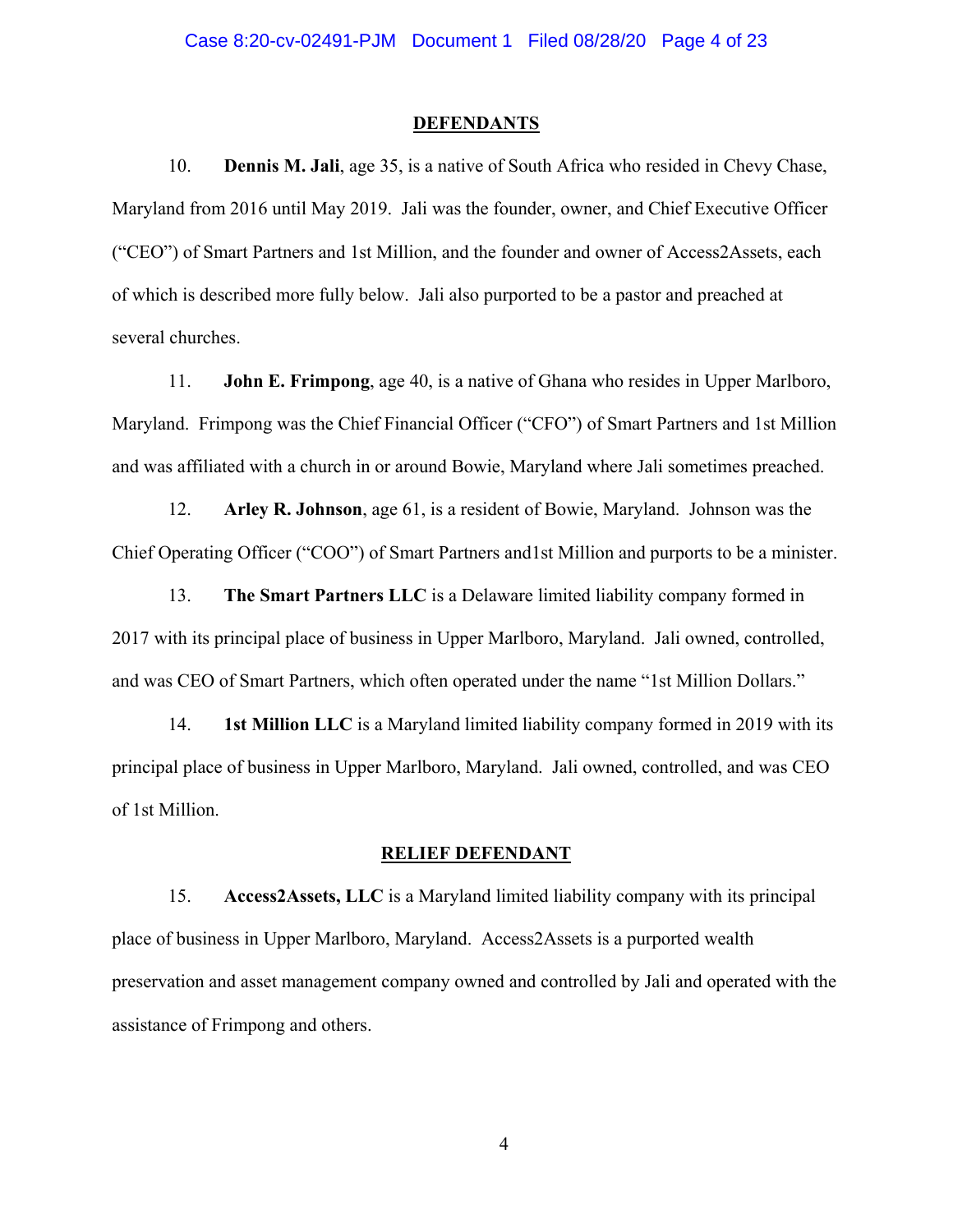#### **FACTS**

# **I. DEFENDANTS OFFERED AND SOLD FRAUDULENT INVESTMENT CONTRACTS AND LIMITED PARTNERSHIP INTERESTS**

#### **A. Overview of the Fraudulent Scheme**

16. In 2017, Jali, with the assistance of Frimpong, formed Smart Partners as a purported financial consulting and private trading company with a claimed specialty in cryptocurrency and Forex trading.

17. Smart Partners often conducted business in the name 1st Million Dollars. Before forming 1st Million in 2019, Jali and Frimpong claimed that 1st Million Dollars was owned by or affiliated with Smart Partners, and generally used the names Smart Partners and 1st Million interchangeably.

18. Jali, who falsely held himself out to investors as a self-made millionaire and an expert Forex and cryptocurrency trader, maintained bank accounts for Smart Partners and 1st Million into which investor funds were deposited via check, cash, or wire transfer.

19. Frimpong, like Jali, falsely claimed to be an expert Forex and cryptocurrency trader, but in reality, his role was to solicit investors for the Companies.

20. In early 2018, Jali hired Johnson to manage payroll and make the periodic payments to investors from a bank account for Smart Partners on which Johnson was an authorized user. Johnson also solicited investors for the Companies.

21. Frimpong and, beginning in 2019, Johnson were compensated for bringing new investors into the Companies based on a percentage of the amount invested.

22. To give the appearance of legitimacy, Jali rented office space in Upper Marlboro, Maryland, which Frimpong, Johnson, and others used to conduct in-person meetings with prospective investors.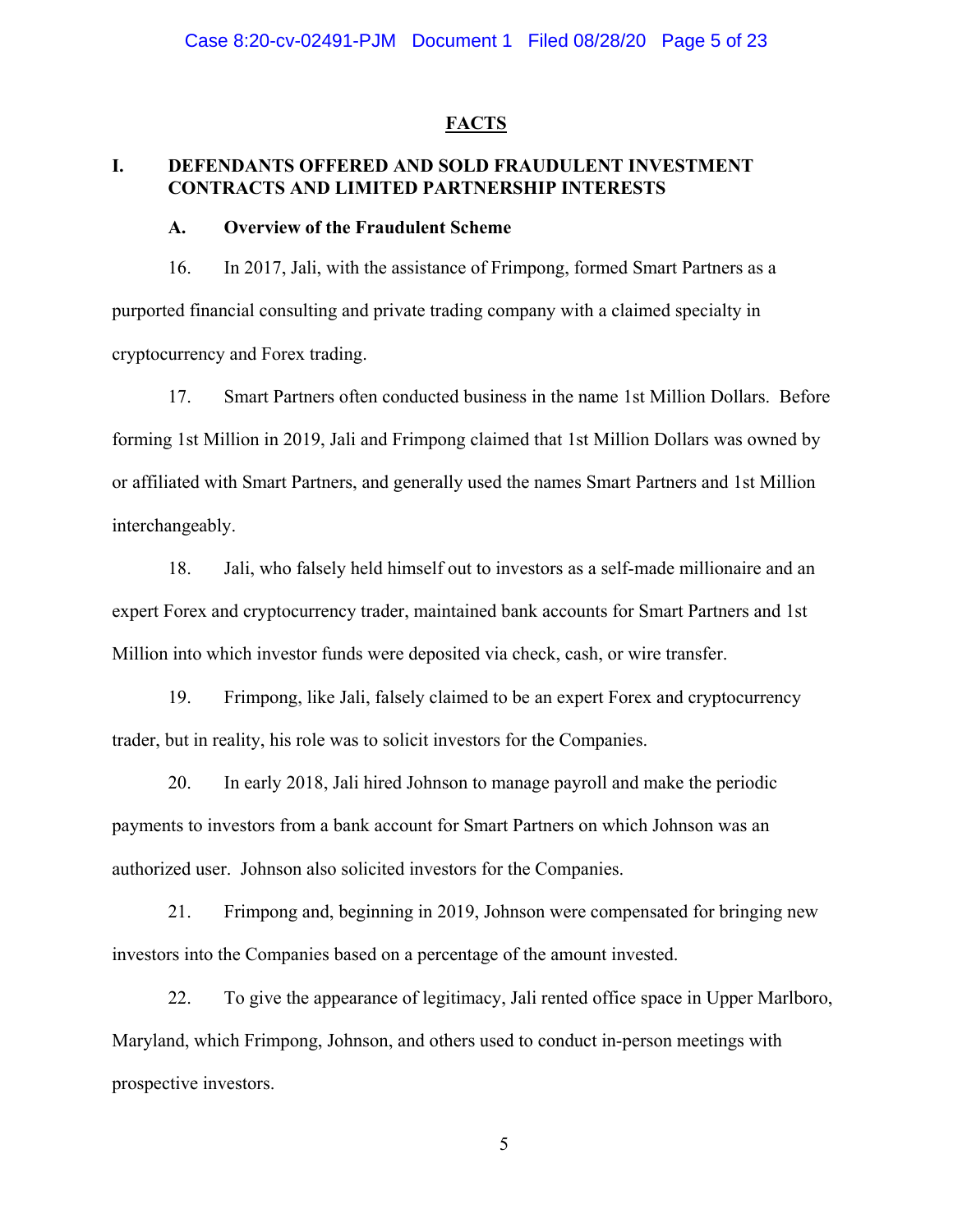### Case 8:20-cv-02491-PJM Document 1 Filed 08/28/20 Page 6 of 23

23. Jali and Frimpong also operated and controlled a website for the Companies, and created, or caused to be created, marketing documents, including pamphlets, to distribute to prospective investors.

24. In addition to the website, Defendants solicited investors for the Companies by word-of-mouth referrals. As the scheme progressed, Defendants reached an even greater audience by soliciting through live investor presentations typically held in hotel ballrooms or other rented meeting spaces.

25. Jali, Frimpong, Johnson, and others acting at their direction, spoke during these investor presentations and vouched for the Companies and the purported investments.

26. By October 2018, Johnson was aware that Jali had been involved in an alleged fraudulent scam in South Africa. Johnson investigated or knew others who investigated this conduct. Despite these warnings, Johnson accepted Jali's denial of the allegations and continued to solicit investors for the Companies.

## **1. The Purported Investment Contracts and Limited Partnership Agreements**

27. From 2017 to May 2019, Defendants offered and sold to investors in Maryland and several other states, including Georgia, Florida, and Texas, among others, contracts with the Companies in which they falsely promised, among other things, to generate profits for investors by trading Forex and cryptocurrency.

28. Defendants typically solicited a minimum \$5,000 investment from individuals and pledged, both orally and on written rate sheets, monthly or quarterly rates of return of between 6% and 42% of the investors' principal.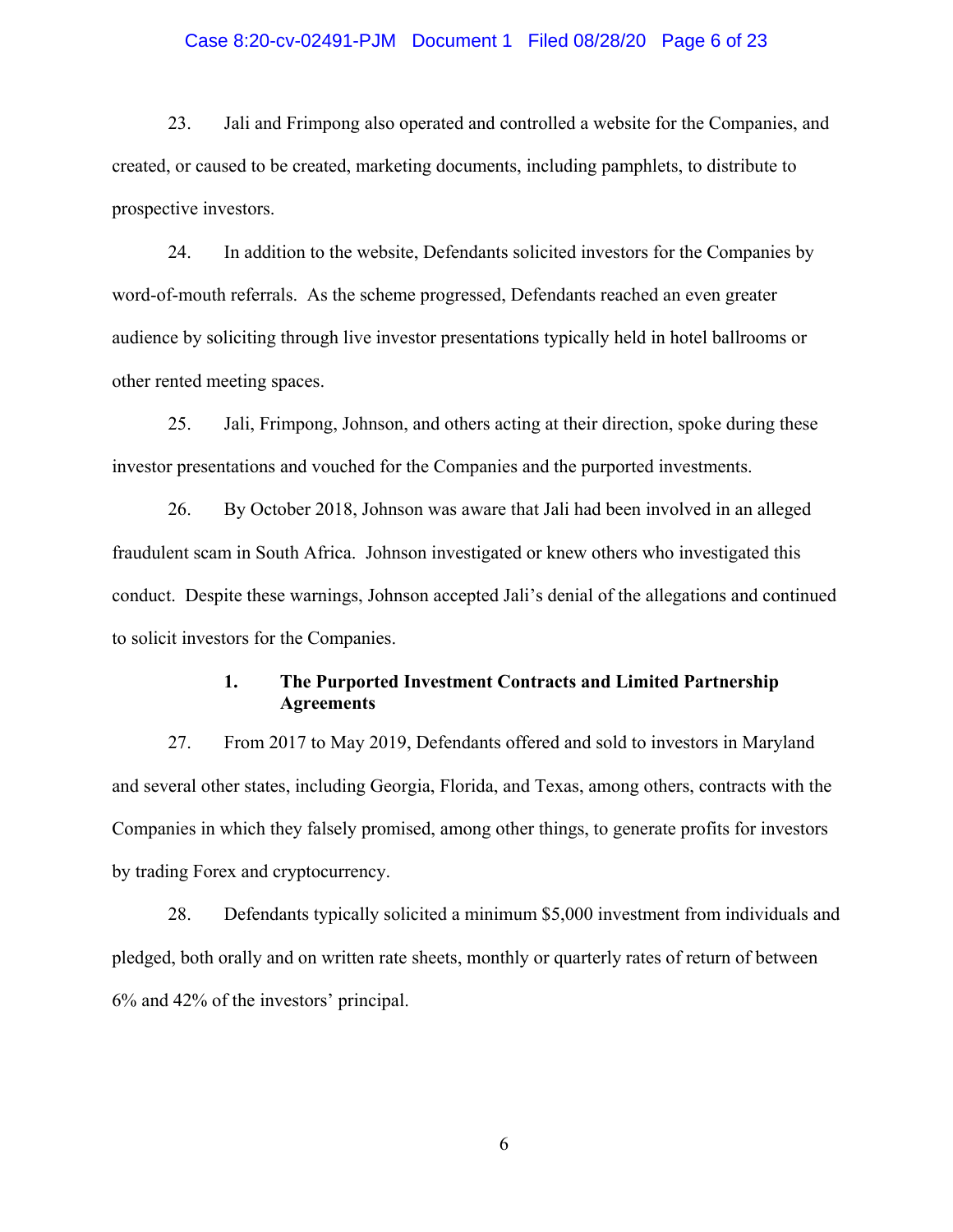## Case 8:20-cv-02491-PJM Document 1 Filed 08/28/20 Page 7 of 23

29. Upon investment, Defendants provided all, or nearly all, investors with written contracts typically titled "Corporate Guarantee." The Corporate Guarantee set forth the fundamental terms of the purported investment and was signed by Jali as the CEO.

30. Jali, Frimpong, and Johnson reviewed the Corporate Guarantee and rate sheet with investors.

31. On or about March 1, 2019, Defendants offered certain investors a limited partnership opportunity in a purported new entity, First Million, LLP (the "LLP"). Jali, Frimpong, and Johnson pressured investors to invest in the LLP as funds were running low in the Companies.

32. Although a few investors invested in the LLP, no actual limited partnership interests were created. The LLP did not exist and was simply a continuation of the ongoing fraud.

33. Defendants did not use investor funds to trade Forex or cryptocurrency or create limited partnership interests as promised, but instead misappropriated investor funds.

## **2. Defendants Targeted African Immigrants, Health Care Workers, and Church Members**

34. To attract investors to the fraud, Defendants exploited the common ethnic and/or religious affiliations of Jali, Frimpong, and Johnson.

35. For instance, Jali, who was from South Africa, and Frimpong, who was from Ghana, primarily targeted recent African immigrants, many of whom worked in the medical field.

36. These health care workers were not sophisticated investors and often heard about the purported investment opportunity from co-workers who had invested with Defendants and were receiving payments.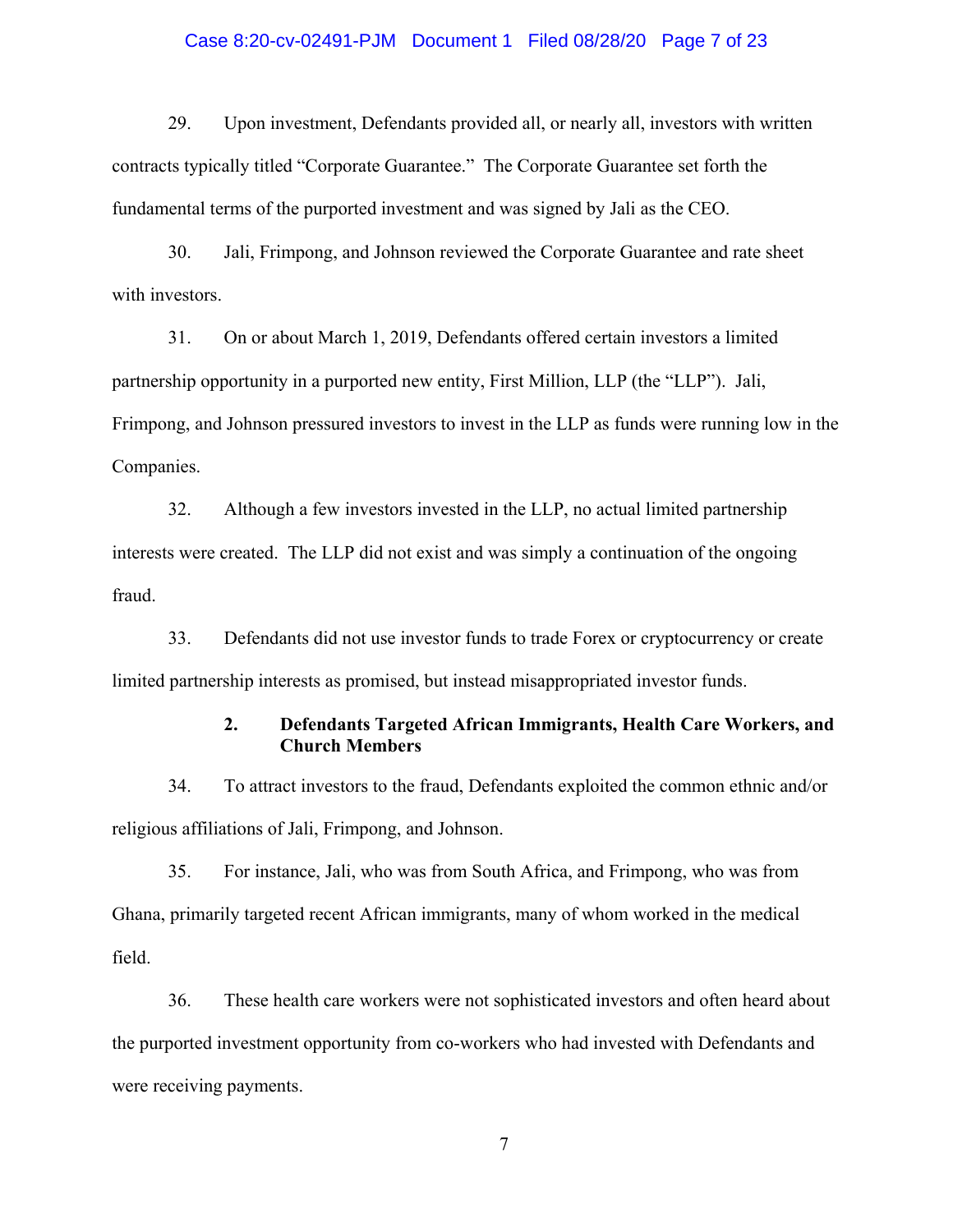### Case 8:20-cv-02491-PJM Document 1 Filed 08/28/20 Page 8 of 23

37. Certain of these health care workers pooled money together and formed investment groups to invest in the scheme because they were told that doing so would garner a higher rate of return.

38. To further target African immigrants, Defendants videotaped a live investor presentation on at least one occasion and made it available to the public on a website called "Afrique Today."

39. Jali, Frimpong, and Johnson also used religious affiliations to attract investors to the scheme.

40. Jali preached at local churches, including the church Frimpong attended, and solicited investments from parishioners during church services, at times giving certain parishioners cash as a sign of his purported wealth and success as a trader.

41. Johnson, a supposed minister, often invoked religion when soliciting investments for the Companies, claiming that there was a "spiritual component" to the Companies, and they worked under the "auspices of God."

## **3. Defendants Used Unwitting Existing Investors to Vouch for Their Scheme**

42. Defendants also recruited existing investors to become "agents" of the Companies and recruit new investors in exchange for some type of compensation, such as a monetary payment or higher rates of return.

43. On many occasions, these "agents" attended Defendants' live investor presentations to vouch for the purported investment, answer questions, and describe the monthly payments they received.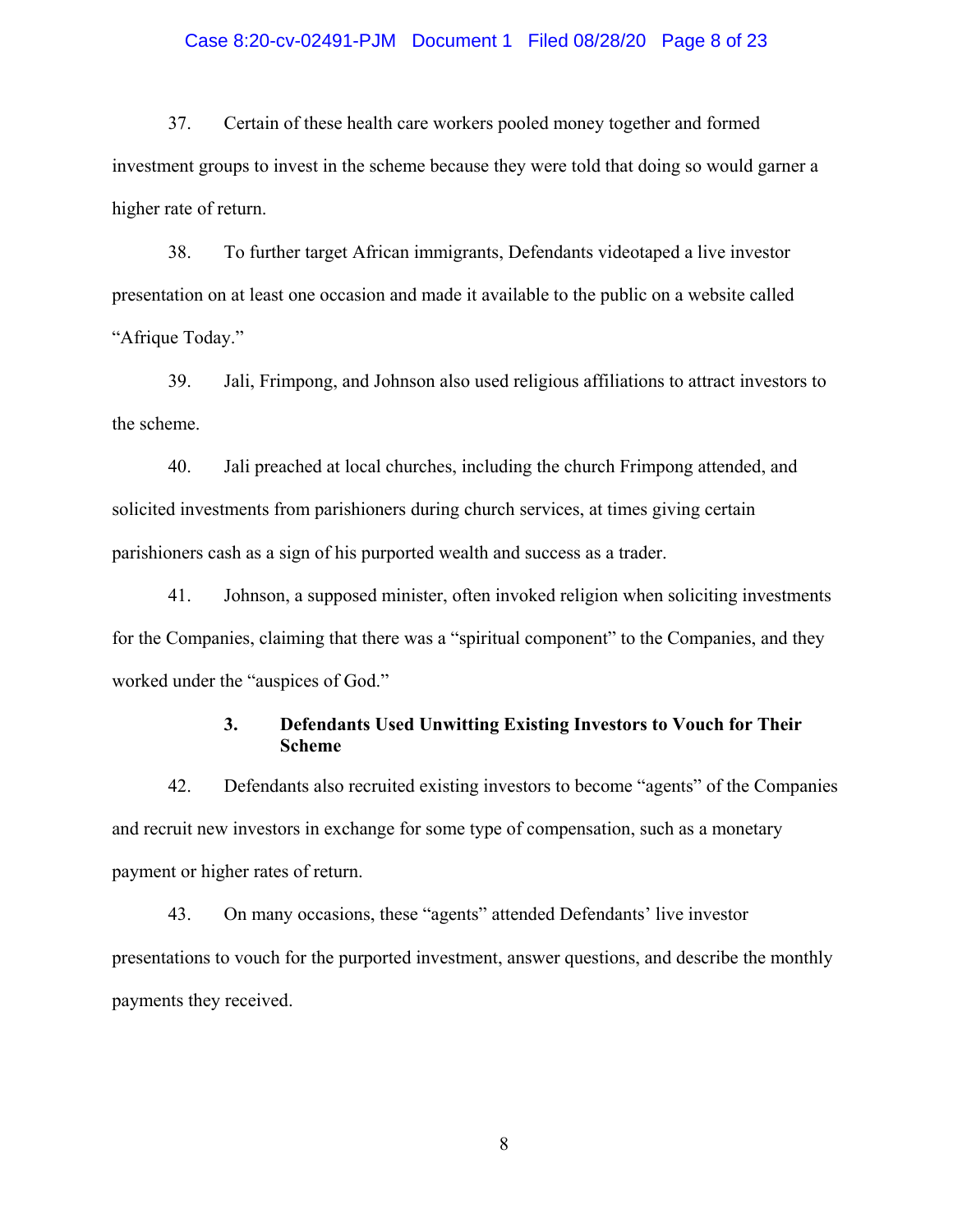# **B. Defendants Made Material Misrepresentations and Omissions and Engaged in Deceptive Conduct**

44. From 2017 through May 2019, Defendants used deceptive conduct and made the material misstatements and omissions discussed herein to induce more than 1,200 investors located in multiple states, including Maryland, to invest more than \$27 million with the Companies.

45. Defendants, orally and in writing, (1) falsely guaranteed investors monthly and quarterly returns and the return of their principal investment; (2) falsely touted trader qualifications and investment results; (3) falsely held Smart Partners and/or 1st Million out as a "public" company that was in some way "registered" and bonded; (4) falsely represented that principal investments would be held for safekeeping in a non-existent "trust account"; (5) used professionals to vouch for the scheme; and (6) lied about the use of investor funds.

# **1. Defendants Falsely Guaranteed Investment Returns**

46. Defendants falsely claimed to earn profits for investors by trading in Forex or cryptocurrency, while simultaneously guaranteeing monthly or quarterly returns and protecting investors' principal from market forces.

47. For example, in a Corporate Guarantee dated May 2, 2018, an investor agreed to invest \$23,500 in cryptocurrency in exchange for guaranteed monthly payments equal to 25% of her principal investment and the return of her initial investment after 12 months.

48. The Corporate Guarantee stated, in relevant part, that:

The Cryptocurrency Contract valued at \$23,500.00 plus the 25% monthly of the capital payable after every 30 days from the initial date of the contract. THIS IS FIXED TO A MAXIMUM OF \$70,500.00 REGARDLESS OF THE CRYPTO VALUE OR PRICES ON THE MARKET. After a 12 month period in which the Debtor has fully paid the monthly credit amount . . . to the Lender, the initial amount invested will be returned to the Lender.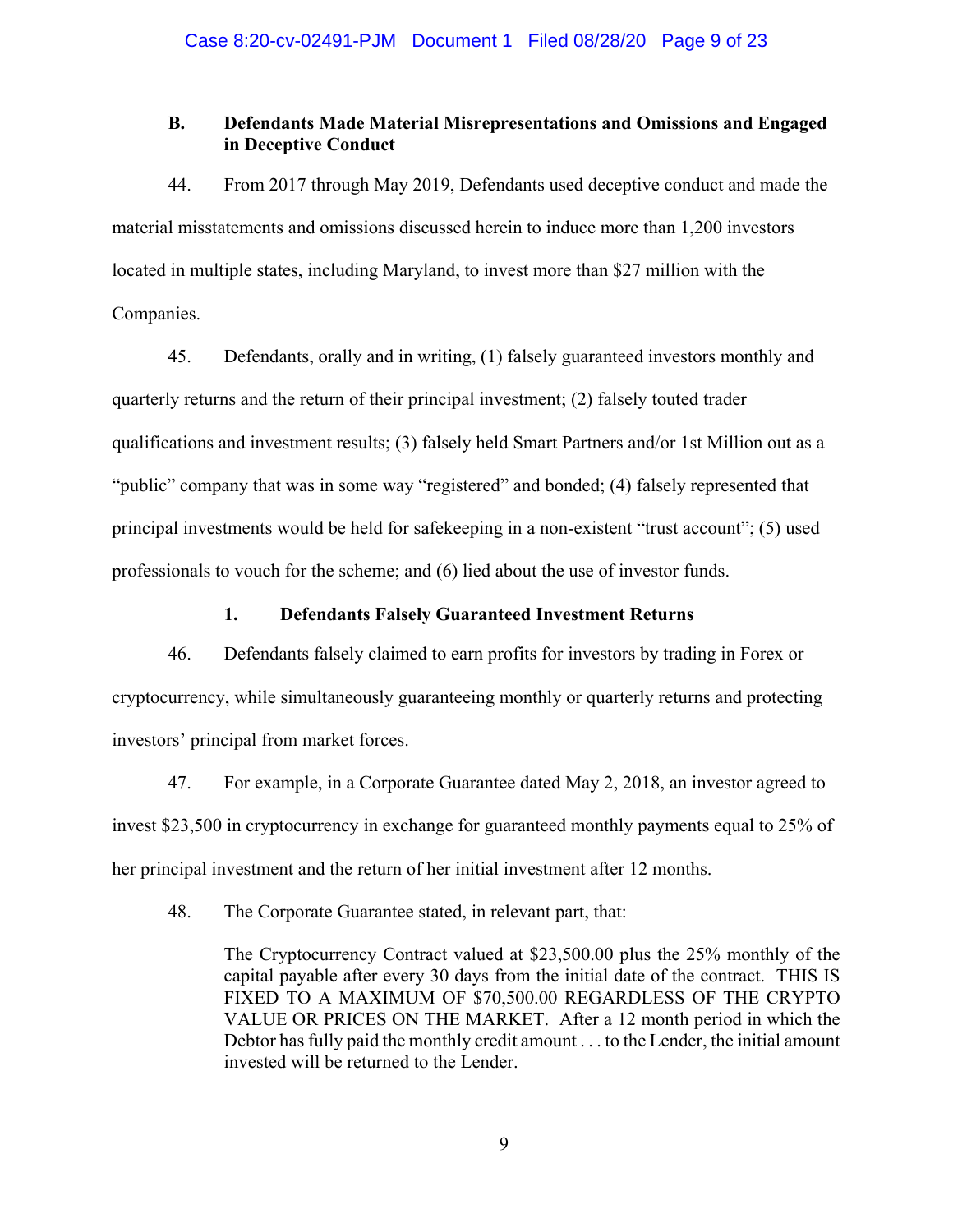#### Case 8:20-cv-02491-PJM Document 1 Filed 08/28/20 Page 10 of 23

49. The Corporate Guarantee for the purported Forex trading similarly guaranteed periodic returns based on a percentage of the principal investment and the return of the principal investment after 12 months. One such agreement, dated March 12, 2019, provided, in relevant part, that:

> The Investment in Forex Trading Contract valued at \$260,000 plus 20% monthly of the capital payable after every 30 days from the initial date of the contract. THIS IS FIXED TO A MAXIMUM OF \$639,741.00 REGARDLESS OF THE FOREX MARKET CURRENCY VOLITILITY ON THE MARKET. After a 12 month period in which the Guarantor has fully paid the monthly credit amount . . . to the Lender, the initial amount invested will be returned to the Lender.

50. Marketing documents for the Companies similarly falsely guaranteed investors monthly returns, claiming that "[b]ecause we are able to forecast and predict trends in Cryptocurrency and Forex, we guarantee our clients a 6% monthly payout on a minimum startup principal of \$5,000.00."

51. Jali, Frimpong, and Johnson repeated these lies to investors during live investor presentations and in one-on-one meetings with prospective investors by guaranteeing them monthly or quarterly investment returns and the return of the investors' principal after 12 months.

52. Defendants' representations guaranteeing investor returns were bogus. As

Defendants well knew, any investment returns received by investors were not derived from

trading profits, but rather from new funds brought into the scheme from unsuspecting investors.

## **2. Defendants Misrepresented the Companies' Purported Traders and Improbable Trading Results**

53. Defendants made materially false and misleading statements to investors, orally and in writing, about the Companies' alleged traders and their trading results.

54. The Companies' website and/or marketing documents falsely claimed that: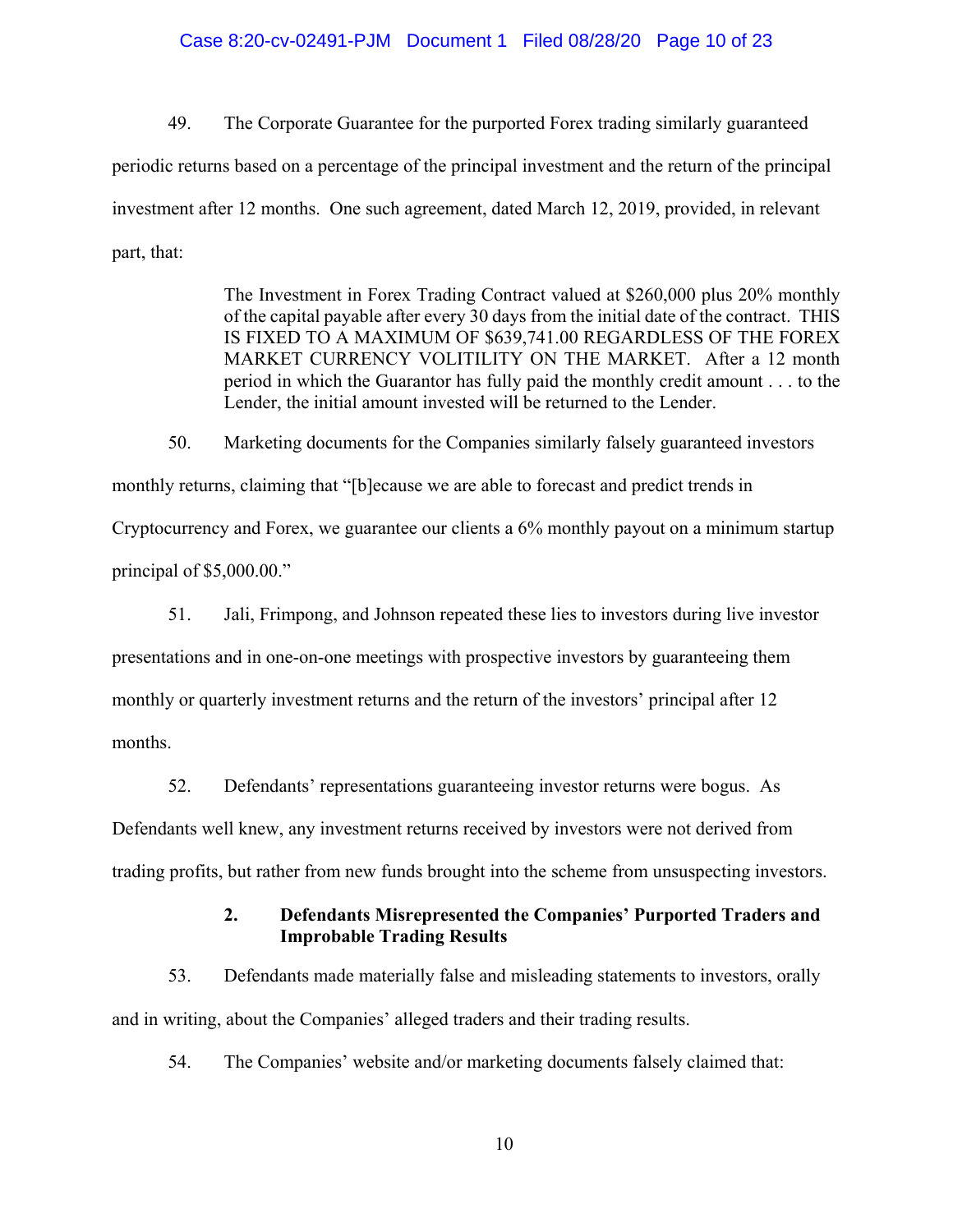#### Case 8:20-cv-02491-PJM Document 1 Filed 08/28/20 Page 11 of 23

a. 1st Million was "founded by Forex Traders with . . . years of experience, Lawmakers, Bankers and IT Programmers";

b. "The team at 1st Millions [*sic*] Dollars are [*sic*] made up of experienced professionals in their fields," including "Lawmakers, Blockchain Analysts, Bankers and Forex Traders," as well as "13 PRIVATE FOREX TRADERS" and "10 EXPERIENCED STOCK TRADERS";

c. Jali was a "licensed Forex trader," "an experienced and seasoned Forex Trader," and "an expert in trade forecasting and analysis [with] a high closing profit ratio"; and

d. "[S]o far the company has made gains of up to 1700% over the period of less than years [*sic*]."

55. During live investor presentations and in-person meetings with prospective investors, Jali, Frimpong, and Johnson repeated these lies, telling investors about the nonexistent trading licenses and other legal qualifications that the Companies and traders purportedly possessed.

56. For example, in or about April 2019, during an in-person meeting at the Companies' office, Johnson falsely told a prospective investor who worked in the health-care field that Jali was a Wall Street trader who was licensed by the state of Maryland.

57. Similarly, during a January 2019 meeting, Johnson falsely told a prospective investor that 1st Million had a team of young traders, all of whom were licensed, even though Johnson knew no team of traders worked in the Companies' office.

58. In addition, Frimpong and Johnson often told prospective investors that Jali was a "trading genius" who never lost money regardless of market conditions.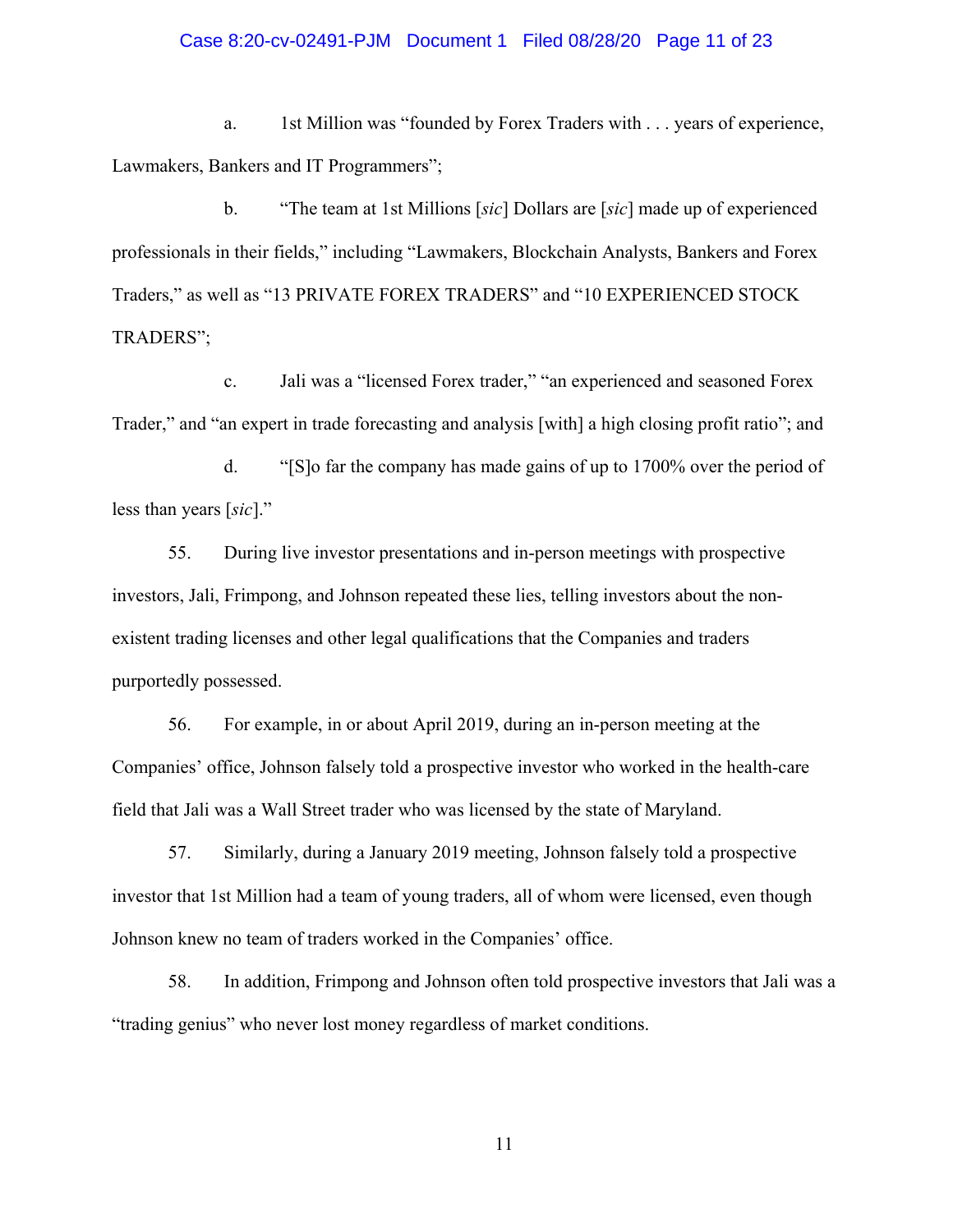## Case 8:20-cv-02491-PJM Document 1 Filed 08/28/20 Page 12 of 23

59. To support these fraudulent statements, Frimpong created a fake certificate purportedly issued to him by the Financial Industry Regulatory Authority, Inc. ("FINRA") that set forth various securities licenses. FINRA did not issue the certificate and Frimpong held no such licenses.

60. Frimpong showed this fake FINRA certificate to at least one investor who asked to see Frimpong's qualifications.

61. Contrary to Defendants' statements and representations, the Companies were not founded by experienced professionals, did not employ teams of traders, and no one held appropriate trading licenses.

## **3. Defendants Misrepresented That the Companies Were Public, Registered, and Bonded**

62. The website and marketing documents claimed that 1st Million "went public" years ago "as a private registered trading company in the United States." This was not true.

63. The Companies were never registred with the Commission or any other financial industry regulator. Moreover, the Companies had no shareholders and, instead, were controlled solely by Jali and Frimpong.

64. Marketing documents also falsely represented that 1st Million was a "bonded and licensed Forex trading company," when no such bonds or licensure existed.

65. Similarly, during an in-person meeting in or about April 2019, Johnson told a prospective investor that 1st Million was a licensed company, which was untrue.

## **4. Defendants Lied About Securing Investor Funds in a Trust Account**

66. A marketing pamphlet for 1st Million falsely assured investors that "[c]lient funds are placed into a Trust Account which makes the client a beneficiary of 1st Million Dollars as long as they hold an account with our company."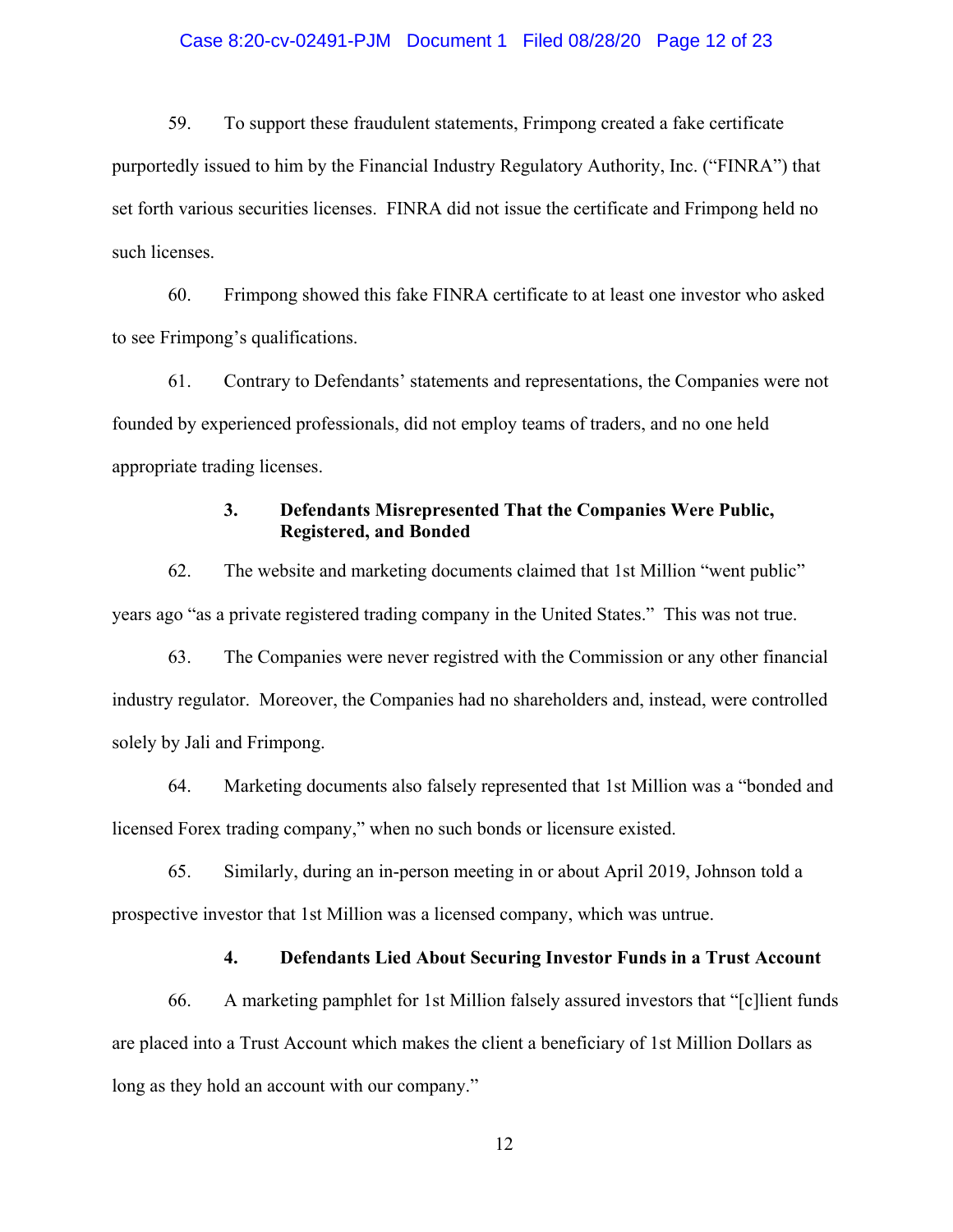## Case 8:20-cv-02491-PJM Document 1 Filed 08/28/20 Page 13 of 23

67. During group presentations and in meetings with individual investors, Jali,

Frimpong, and Johnson gained investors' confidence by touting the fabricated "trust account" safety net and told investors that their initial investments were secure.

68. Jali, Frimpong, and Johnson repeatedly assured investors that their investments would be protected in a trust or escrow account, even though there was no documentation to show that such an account existed.

69. For example, in or around January 2019, Johnson told a prospective investor that 1st Million secures an investor's principal investment by placing the principal in a separate trust account managed by a bank.

70. During this same January 2019 meeting, Jali reaffirmed for the investor that the investment was guaranteed because of the trust account.

71. Despite Defendants' written and oral representations, there was no trust account that protected the investors' principal investment.

### **5. Defendants Used Professionals to Vouch for the Scheme**

72. To emphasize the supposed legality of the enterprise, Jali hired an attorney ("Counsel") and claimed that Counsel was ensuring compliance with all applicable legal requirements. This was not true.

73. On March 1, 2019, during a large investor presentation in National Harbor, Maryland, Frimpong introduced Counsel to the attendees as the "legal person . . . who represents us with the SEC, the federal government to make sure that the contracts that you sign we as a company have to fulfill."

74. Counsel, in turn, told the group of investors that he had come to the Companies with a "suspicious mind" and, as the "watcher on the wall," he ensured that the "structures are in place that protect" the investors.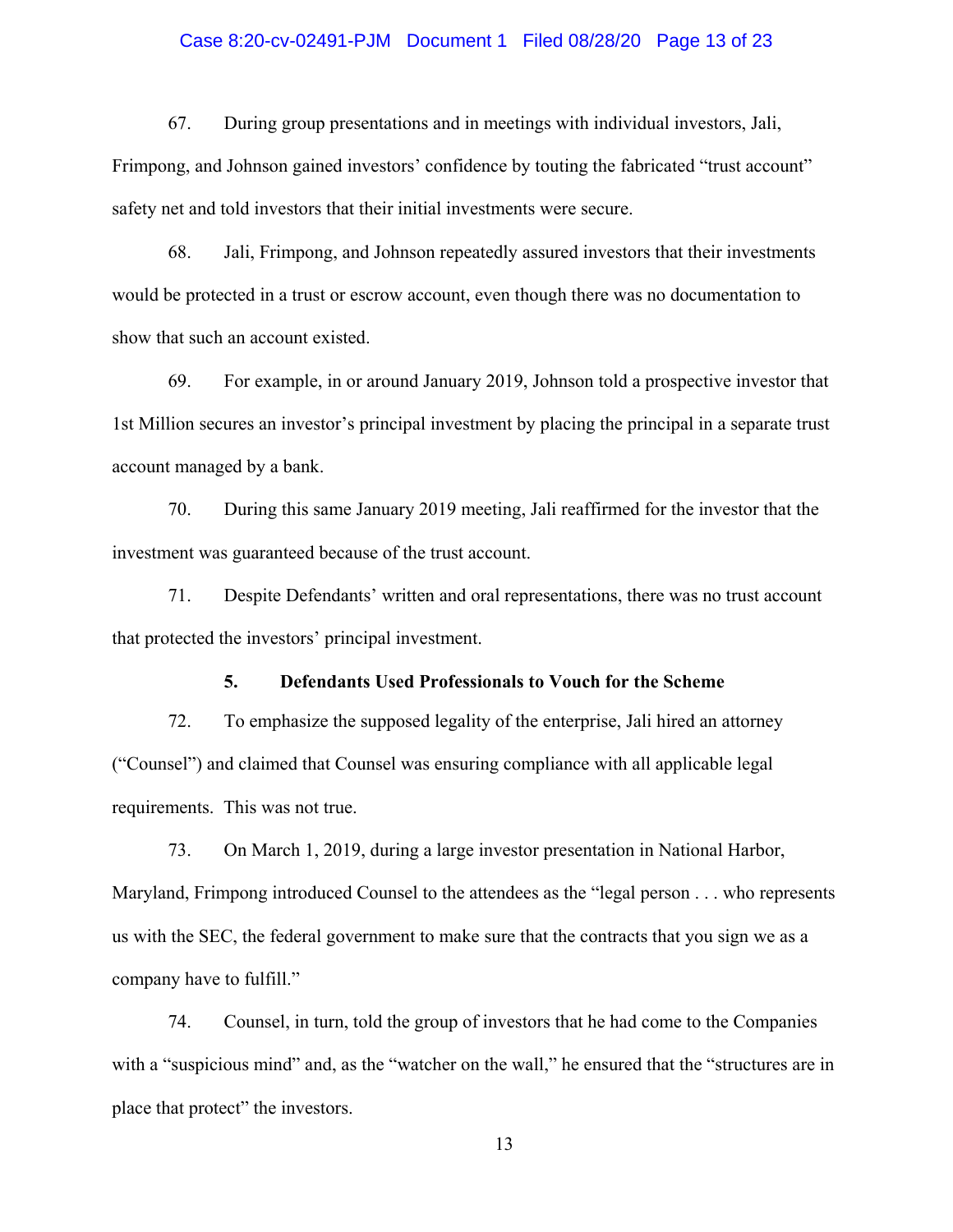### Case 8:20-cv-02491-PJM Document 1 Filed 08/28/20 Page 14 of 23

75. In reality, Counsel had done little meaningful legal work for the Companies, and never represented Defendants before the Commission or ensured the Companies' compliance with the federal securities laws.

76. In or about early 2019, Jali hired a third-party accountant (the "Accountant") to provide an alleged financial statement for the Companies, but denied the Accountant access to relevant records, providing him with false information instead.

77. At Jali's behest, the Accountant produced a purported certified financial statement, even though he did not have access to the appropriate records, and falsely claimed in the document to be a Certified Public Accountant ("CPA").

78. During the March 1, 2019 investor presentation at National Harbor, Maryland, the Accountant repeated these lies, falsely representing himself as a CPA, and telling the attendees of the meeting that he had dug "deep, several layers deep, into the numbers."

79. The Accountant further assured the attendees that "the financials that you see in that, in that booklet, it's real. Because if it wasn't on the up and up, I would be running."

80. Contrary to these statements, the financial statement was not "real" but rather was based on false information designed to mislead investors about the nature of the Companies.

## **6. Defendants Misrepresented the Use of Investor Proceeds and Misappropriated Investor Funds**

81. Contrary to Defendants' repeated representations that they would use investor funds to trade Forex or cryptocurrency or create limited partnership interests, Defendants did not invest the money as promised. Instead, Defendants misappropriated more than \$27 million of investor funds for the personal use of Jali, Frimpong, and Johnson, to make Ponzi payments to earlier investors, and to operate the Companies, including to pay purported salaries to Frimpong, Johnson, and others.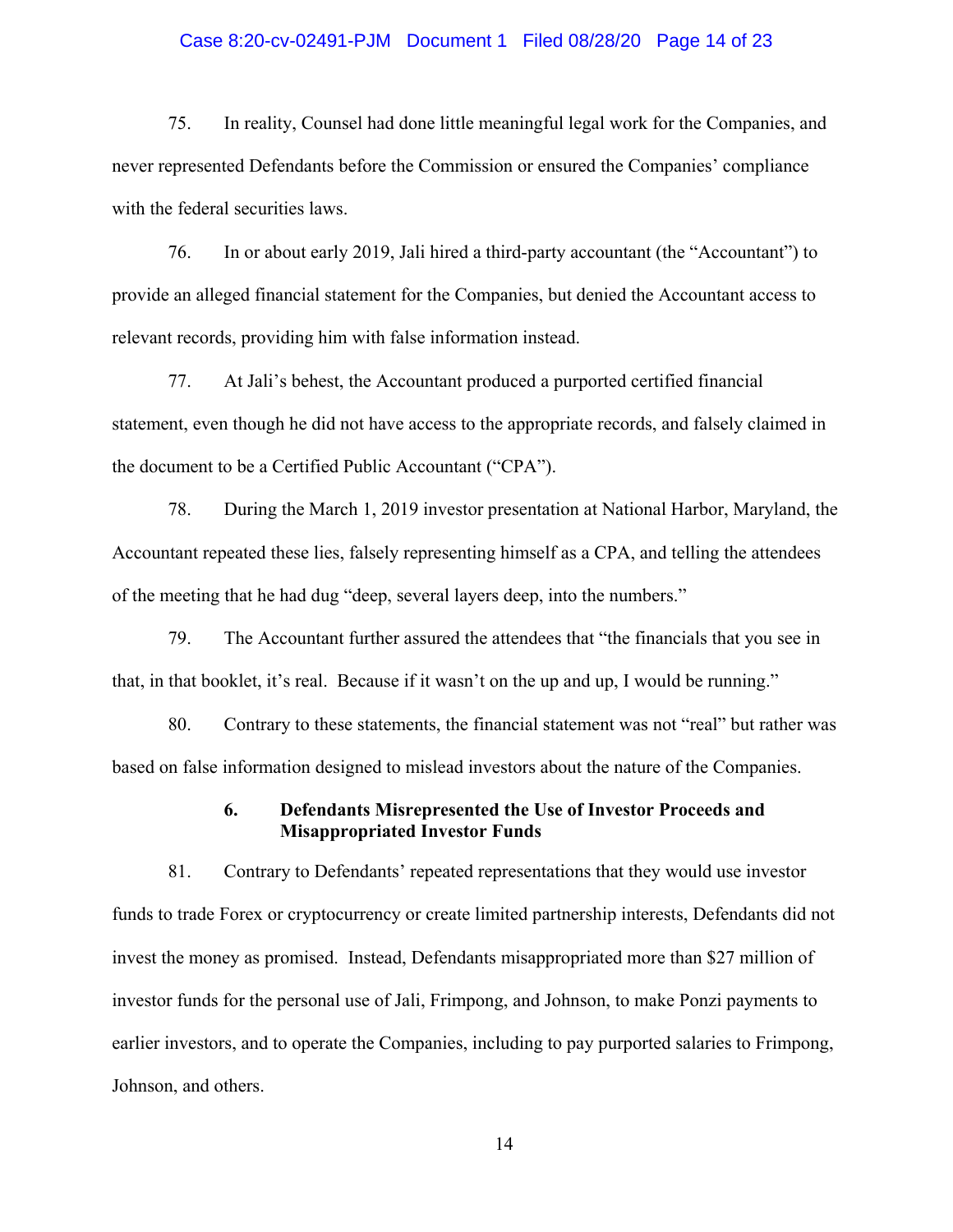#### Case 8:20-cv-02491-PJM Document 1 Filed 08/28/20 Page 15 of 23

82. Jali used investor funds to pay for, among other things, two luxury cars, private jet charters, airfare and hotels, extravagant retail purchases (including purchases at Gucci, Tory Burch, and Burberry), and a down payment for a house in Atlanta.

83. Jali's personal expenses were totally unrelated to cryptocurrency and Forex trading, and were contrary to the explicit statements in the Corporate Guarantee, on the website, and in marketing documents concerning the intended use of investor proceeds.

84. Jali also converted at least \$9 million of investor funds to Bitcoin for his personal use and diverted at least \$781,250 of investor funds to another company he owned and controlled, Access2Assets, which had no legitimate claim to these funds and did not provide money, goods, services, or anything else of value in exchange for these funds.

85. In addition to their salaries, Frimpong and Johnson also took additional investor funds from the Companies.

86. For example, Frimpong received more than \$150,000 from Smart Partners as a purported return on a \$53,000 investment.

87. Between December 2018 and January 2019, Johnson took approximately \$70,000 of investor funds in cash withdrawals and two checks totaling \$35,000 that he wrote to himself from the Smart Partners' bank account.

88. In an effort to keep the scheme afloat, Defendants used approximately \$15.7 million of investor funds to repay prior investors in the form of Ponzi payments.

89. Jali instructed Johnson to make approximately \$3.4 million of those Ponzi payments to certain investors using Bitcoin to give the false appearance that the investment returns were generated from cryptocurrency trading.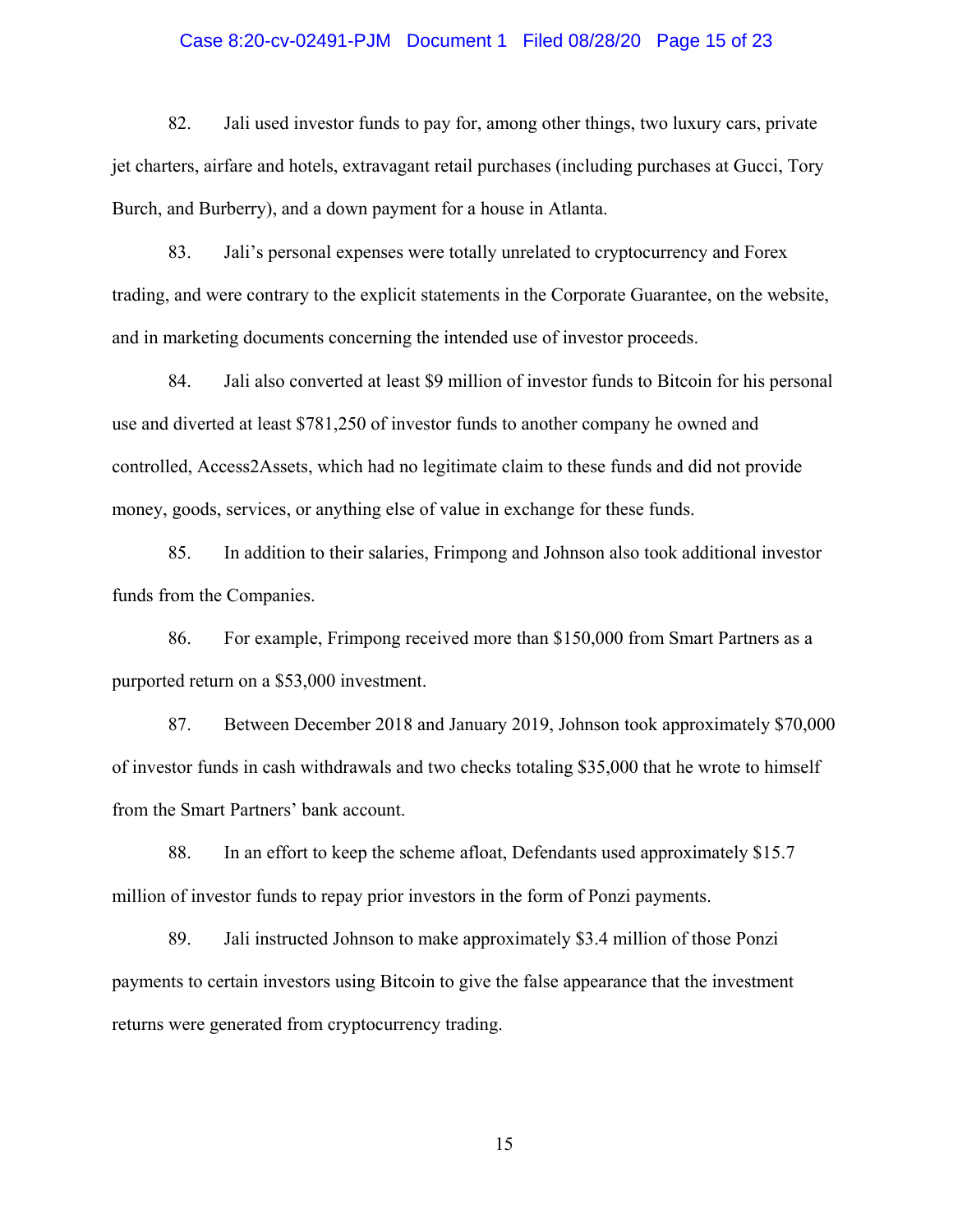### Case 8:20-cv-02491-PJM Document 1 Filed 08/28/20 Page 16 of 23

90. The Ponzi payments typically made by Johnson were instrumental in perpetuating the Defendants' scheme. Investors' initial skepticism was assuaged when a friend or family member who also had invested received payments as promised.

91. Defendants never informed investors that their funds would be used to pay for the personal expenses of Jali, Frimpong, or Johnson, or to repay earlier investors.

92. Defendants used the remaining funds to operate the Companies in an attempt to give the businesses the appearance of legitimacy.

#### **C. The Scheme Collapses and Jali Flees to South Africa**

93. By February of 2019, the amount of money Defendants owed investors exceeded new investor funds coming into the scheme, and over the next three months, many of the investors' payment checks bounced.

94. Johnson knowingly wrote checks to investors from bank accounts with insufficient funds. In or around March 2019, Johnson issued approximately \$100,000 worth of checks to investors that bounced, yet Johnson continued to solicit investments for the Companies.

95. In April 2019, Johnson issued approximately \$700,000 worth of checks to investors that bounced and some of the Companies' bank accounts were frozen.

96. On May 18, 2019, Jali and Frimpong invited investors to a meeting during which they announced the dissolution of the Companies and promised each investor a "settlement" equal to their "dividends" prorated to May 17th and the return of their principal. A few weeks later, Jali fled to South Africa.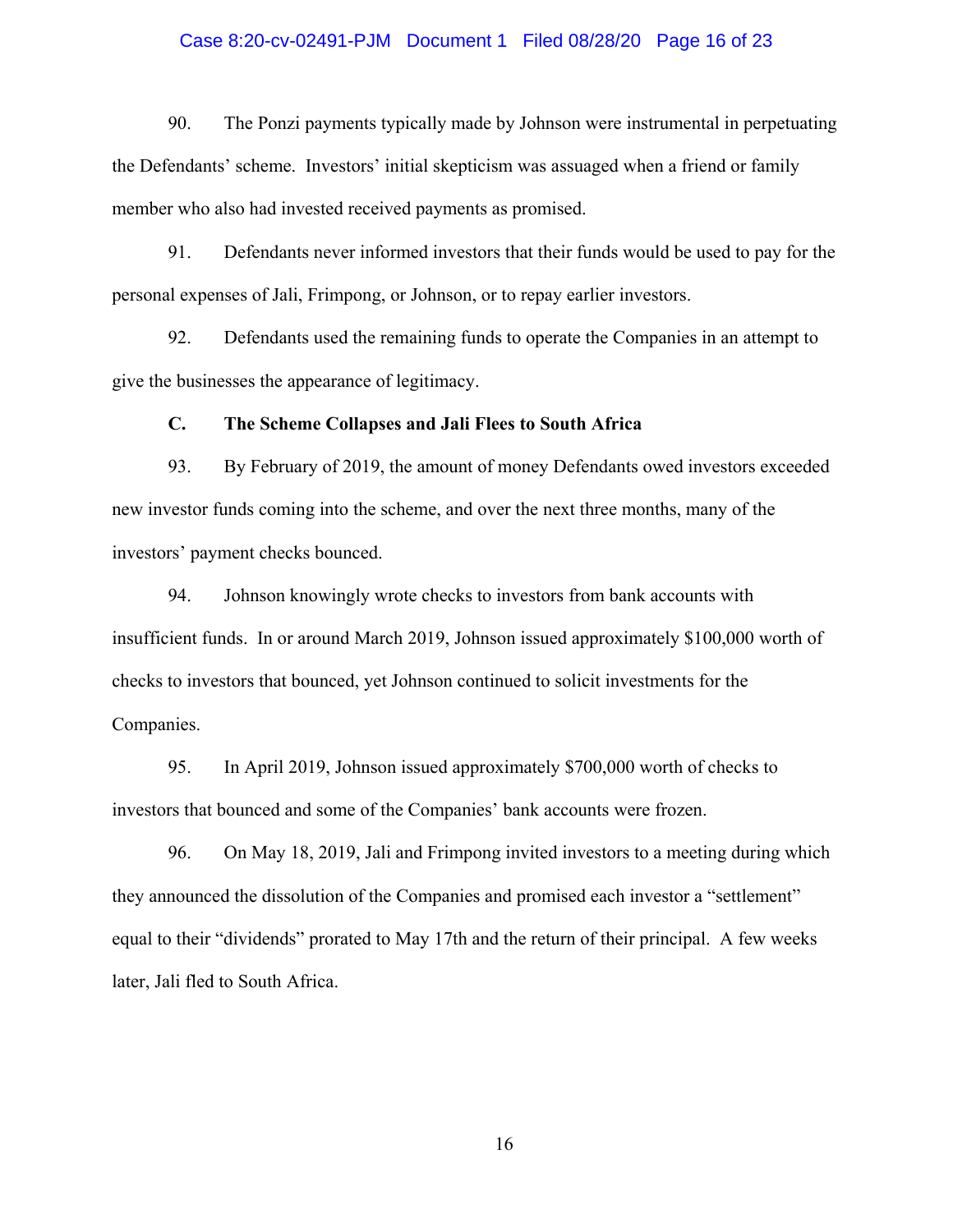#### Case 8:20-cv-02491-PJM Document 1 Filed 08/28/20 Page 17 of 23

97. Although Jali, Frimpong, Johnson, and other staff continued to promise the socalled settlements, investors received only a series of false statements and excuses, and none were ever paid.

#### **II. DEFENDANTS VIOLATED THE FEDERAL SECURITIES LAWS**

98. The investment contracts and limited partnership interests offered and sold by Defendants (the "Securities") were securities within the meaning of the Securities Act and the Exchange Act.

99. The investments were all in a common enterprise run by Defendants, with the expectation of profits to be derived solely from the efforts of Defendants. Investors played no role in management or operations of the Companies described herein.

100. Defendants sold the Securities as investments, and the purchasers of these instruments invested with the expectation of profit.

101. Defendants sold the Securities to hundreds of individual members of the general public, including those individuals who pooled their money specifically to purchase the Securities.

102. Defendants engaged in the conduct described herein, including the offer and sale of the Securities, by use of the means or instruments of transportation or communication in interstate commerce, the instrumentalities of interstate commerce, by use of the mails, and/or the facility of a national securities exchange.

103. Defendants knowingly made material untrue statements and omitted to state material facts necessary in order to make the statements made, in light of the circumstances under which they were made, not misleading.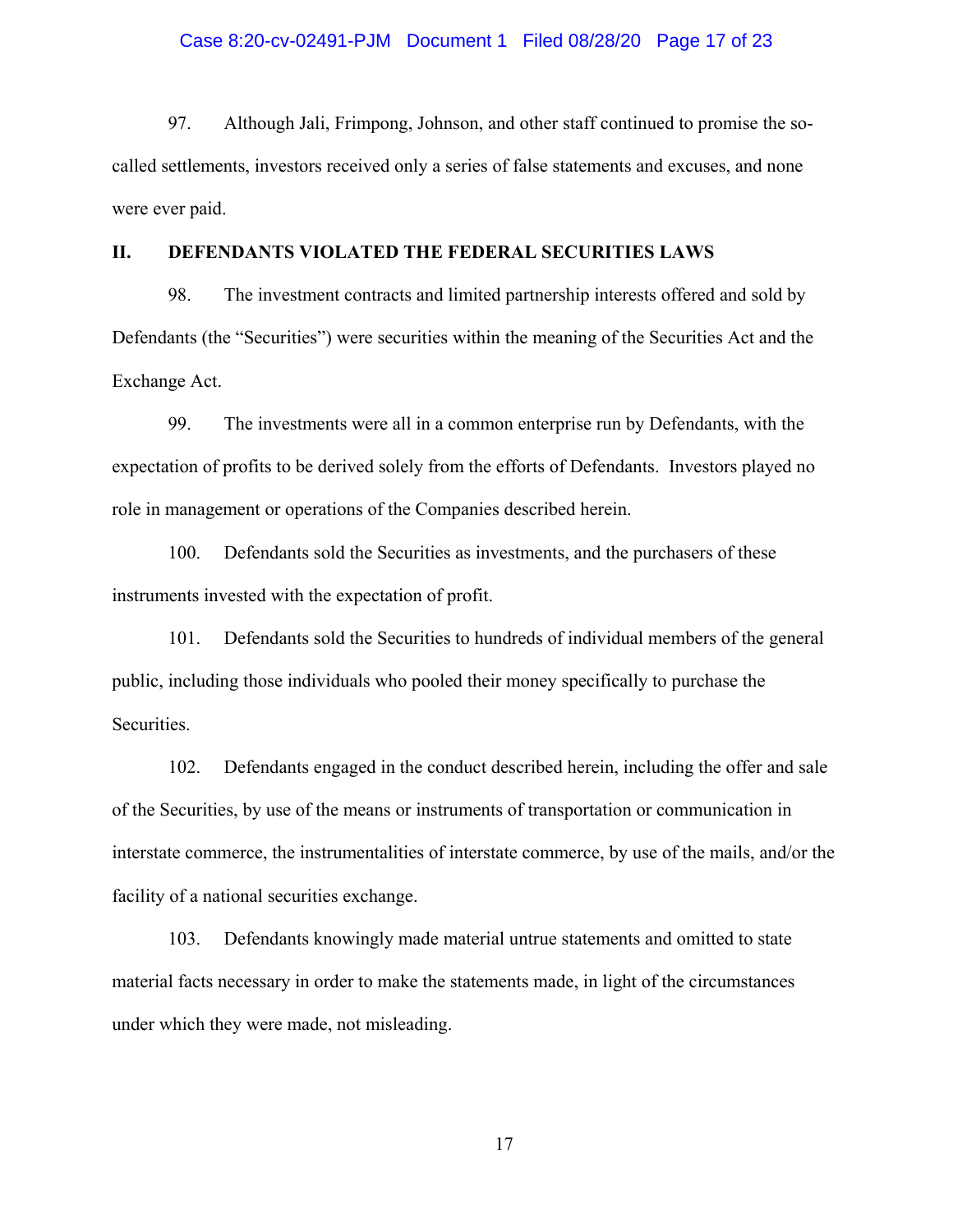## Case 8:20-cv-02491-PJM Document 1 Filed 08/28/20 Page 18 of 23

104. A reasonable investor would consider the misrepresented facts and omitted information—including but not limited to, misrepresentations and omissions regarding the guaranteed return of their principal investment after 12 months; the qualifications and licenses of the alleged traders and their fictitious trading results; the maintenance of investor funds in a trust account; and the use of investors' money to, among other things, pay existing investors and finance Jali's extravagant lifestyle—important in deciding whether to purchase the Securities.

105. The untrue statements of material fact and material omissions described herein were made in the offer or sale and in connection with the purchase or sale of securities.

106. In connection with the conduct described herein, Defendants acted knowingly or recklessly. Defendants knew or were reckless in not knowing that they were making material misrepresentations and omitting to state material facts necessary to make certain statements not misleading under the circumstances.

107. Defendants obtained money or property by means of untrue statements of material fact and omissions of material facts necessary in order to make the statements made, in light of the circumstances under which they were made, not misleading.

108. Investors sent money directly to Defendants – more than 1,200 investors gave Defendants more than \$27 million. Defendants pooled investors' money into bank accounts and represented that they would use those funds to trade in Forex and cryptocurrency. Jali, Frimpong, and Johnson took money for themselves and to make Ponzi payments to existing investors.

109. Defendants used devices, schemes, and artifices to defraud investors, and engaged in acts, transactions, practices, or courses of business that operated as a fraud or deceit upon investors.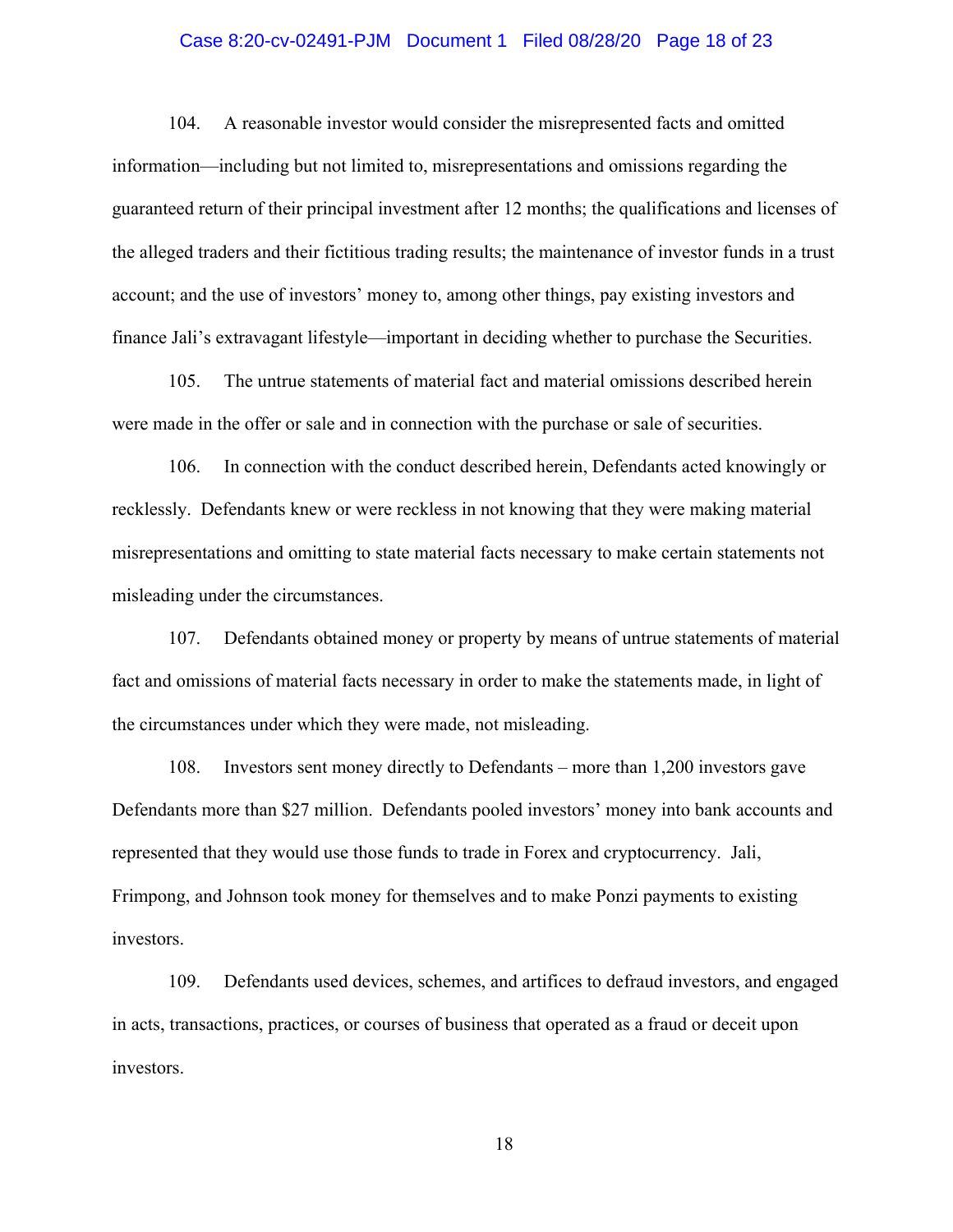### Case 8:20-cv-02491-PJM Document 1 Filed 08/28/20 Page 19 of 23

110. In addition to the numerous misrepresentations discussed herein, among other things, Defendants created fictitious Corporate Guarantees to provide investors with a false sense of security in their investment; Jali obtained a fraudulent certified financial statement to give a false air of legitimacy to the Companies; Frimpong created a fake FINRA certificate for himself setting forth various false credentials and securities licenses; and Jali directed Johnson to make Ponzi payments using investor money to pay existing investors as purported profits and returns of principal.

## **III. RELIEF DEFENDANT ACCESS2ASSETS BENEFITED FROM THE FRAUD**

111. Access2Assets benefited from Defendants' fraudulent scheme. Defendant Jali diverted to Access2Assets at least \$770,000 that came from investors who were told that they were investing with 1st Million.

112. Access2Assets received the money and other assets described herein as a result of Defendants' material misrepresentations, omissions, and other deceptive acts in connection with their offer and sale of the securities described herein.

113. Access2Assets did not provide money, goods, services, or anything else of value in exchange for these funds.

114. These transfers of funds to Access2Assets were part of, and in furtherance of, the securities laws violations alleged herein. Therefore, Access2Assets has been unjustly enriched.

# **FIRST CLAIM FOR RELIEF Violations of Section 17(a) of the Securities Act (Against All Defendants)**

115. The Commission realleges and incorporates by reference each and every allegation in paragraphs 1 through 114, above, as if the same were fully set forth herein.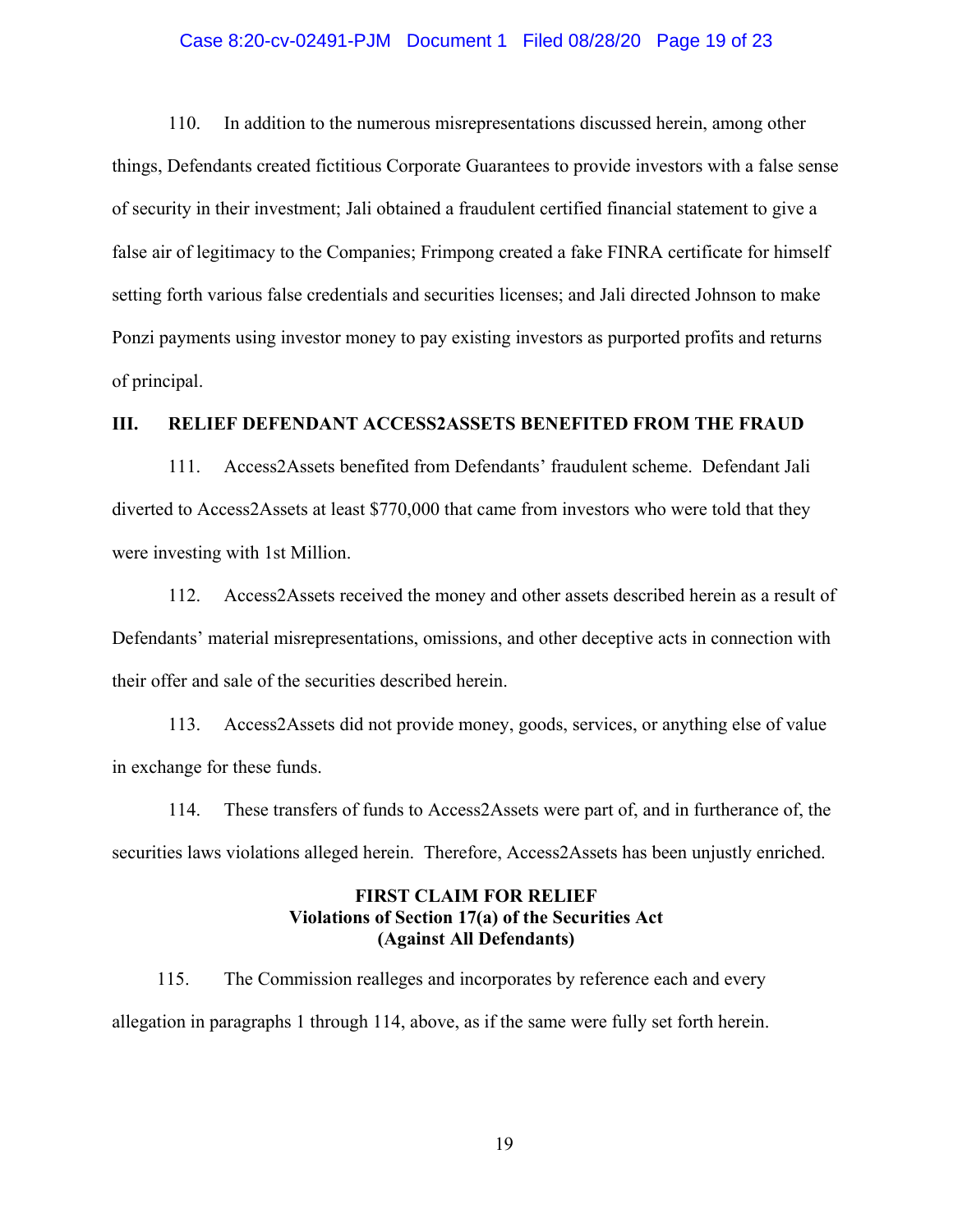## Case 8:20-cv-02491-PJM Document 1 Filed 08/28/20 Page 20 of 23

116. As a result of the conduct alleged herein, Defendants, in the offer or sale of securities, directly or indirectly, by the use of the means or instruments of transportation or communication in interstate commerce, or the mails:

a. knowingly or recklessly employed devices, schemes, or artifices to defraud;

b. knowingly, recklessly, or negligently obtained money or property by means of any untrue statements of material fact, or omitted to state material facts necessary in order to make the statements made, in light of the circumstances under which they were made, not misleading; or

c. knowingly, recklessly, or negligently engaged in transactions, practices, or courses of business which operated or would operate as a fraud or deceit upon the purchasers of securities.

117. By engaging in the foregoing conduct, Defendants violated, and unless restrained and enjoined will continue to violate, Section 17(a) of the Securities Act, 15 U.S.C.  $\S 77q(a)$ .

## **SECOND CLAIM FOR RELIEF Violations of Section 10(b) of the Exchange Act and Rule 10b-5 Thereunder (Against All Defendants)**

118. The Commission realleges and incorporates by reference each and every allegation in paragraphs 1 through 114, above, as if the same were fully set forth herein.

119. As a result of the conduct alleged herein, Defendants knowingly or recklessly, in connection with the purchase or sale of securities, directly or indirectly, by use of the means or instrumentality of interstate commerce or of the mails, or a facility of a national securities exchange:

a. employed devices, schemes or artifices to defraud;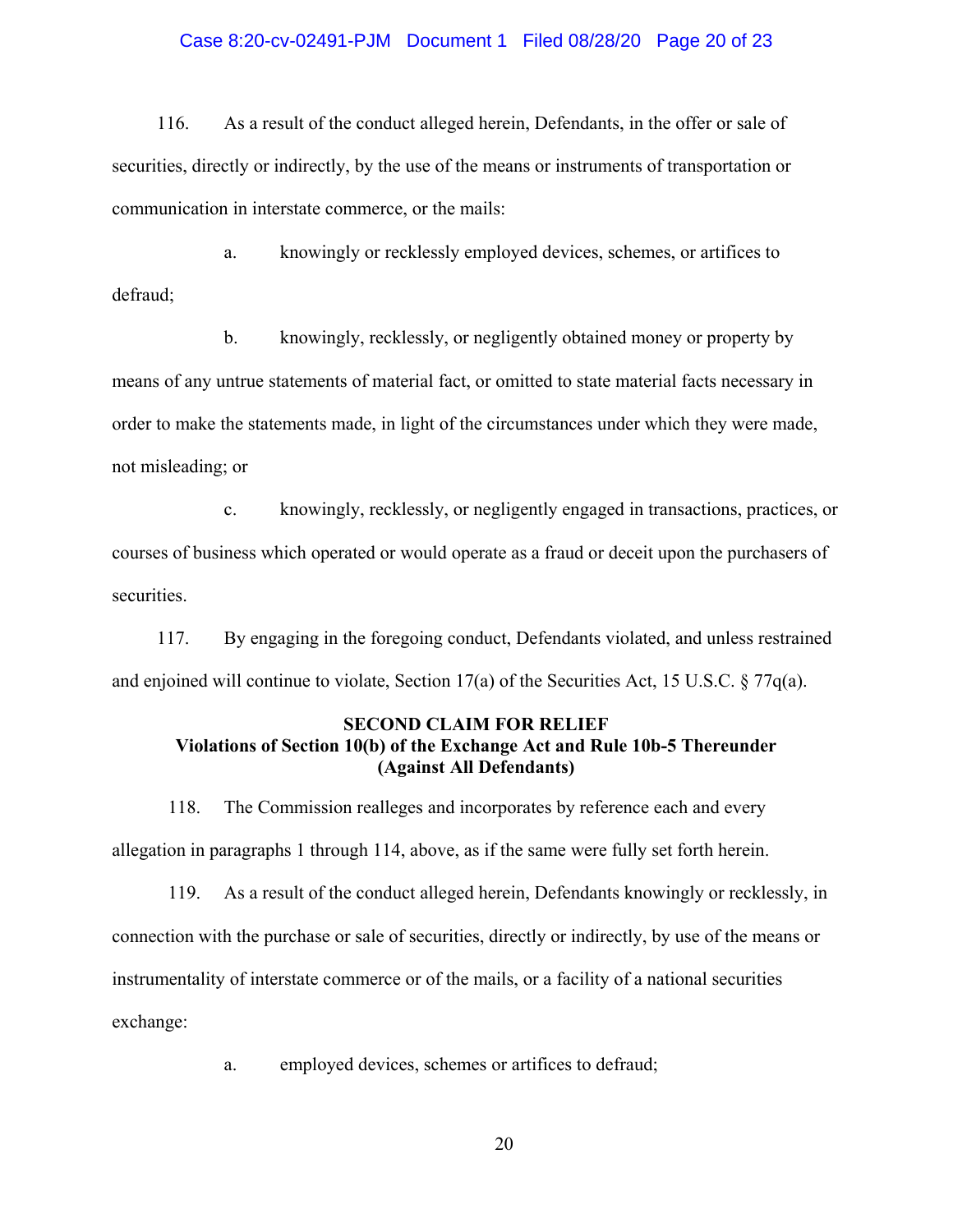### Case 8:20-cv-02491-PJM Document 1 Filed 08/28/20 Page 21 of 23

b. made untrue statements of material fact, or omitted to state material facts necessary in order to make the statements made, in light of the circumstances under which they were made, not misleading; or

c. engaged in acts, practices, or courses of business which operated or would operate as a fraud or deceit upon any person in connection with the purchase or sale of any security.

120. By engaging in the foregoing conduct, Defendants violated, and unless restrained and enjoined will continue to violate, Section 10(b) of the Exchange Act, 15 U.S.C. § 78j(b), and Rule 10b-5 thereunder, 17 C.F.R. § 240.10b-5.

# **THIRD CLAIM FOR RELIEF Equitable Disgorgement of Ill-Gotten Funds (Against Relief Defendant Access2Assets)**

121. The Commission realleges and incorporates by reference each and every allegation in paragraphs 1 through 114, above, as if the same were fully set forth herein.

122. Relief Defendant Access2Assets obtained funds and property as a result of the violations of the securities laws by Defendant Jali.

123. Relief Defendant Access2Assets obtained the gains described above as part, and in furtherance of, the securities law violations alleged above, under circumstances where it is not just, equitable, or conscionable for it to retain them.

124. Relief Defendant Access2Assets should be required to disgorge all ill-gotten gains which inured to it benefit under the equitable doctrines of disgorgement, unjust enrichment, and/or constructive trust.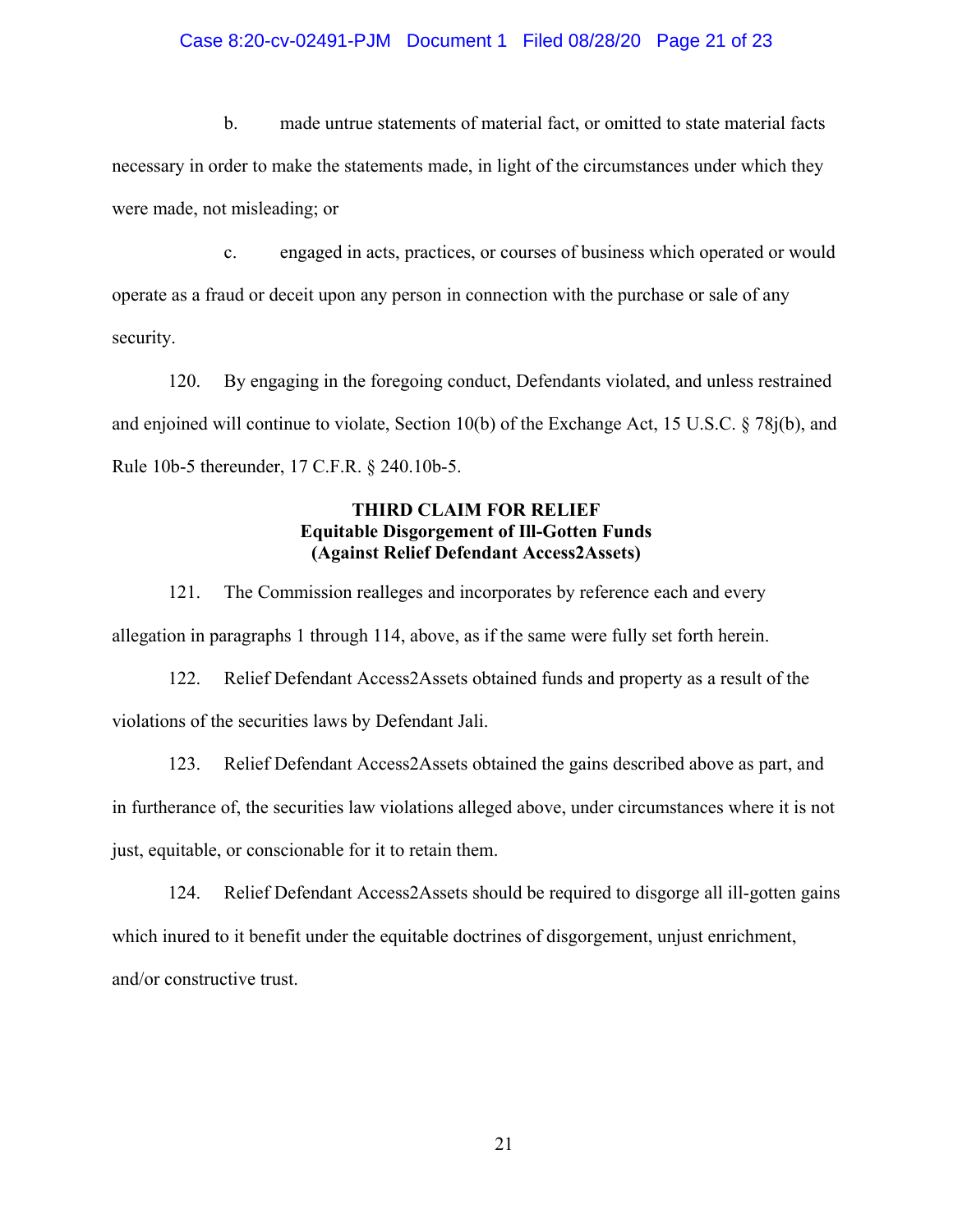### **PRAYER FOR RELIEF**

WHEREFORE, the Commission respectfully requests that this Court enter a final judgment:

I.

Permanently restraining and enjoining Defendants from violating Section 17(a) of the Securities Act, 15 U.S.C. § 77q(a), and Section 10(b) of the Exchange Act, 15 U.S.C. § 78j(b), and Rule 10b-5 thereunder, 17 C.F.R. § 240.10b-5;

II.

Ordering Defendants to disgorge any and all ill-gotten gains, together with prejudgment interest, derived from the activities set forth in this Complaint;

#### III.

Ordering Defendants to pay civil penalties pursuant to Section 20(d) of the Securities

Act, 15 U.S.C. § 77t(d), and/or Section 21(d)(3) of the Exchange Act, 15 U.S.C. § 78u(d)(3);

IV.

Ordering Relief Defendant Access2Assets to disgorge all ill-gotten gains to which it does not have a legitimate claim that it received as a result of the conduct alleged in the Complaint, together with prejudgment interest thereon;

#### V.

Retaining jurisdiction of this action for purposes of enforcing any final judgment and orders; and

VI.

Granting such other and further relief as the Court may deem just and appropriate.